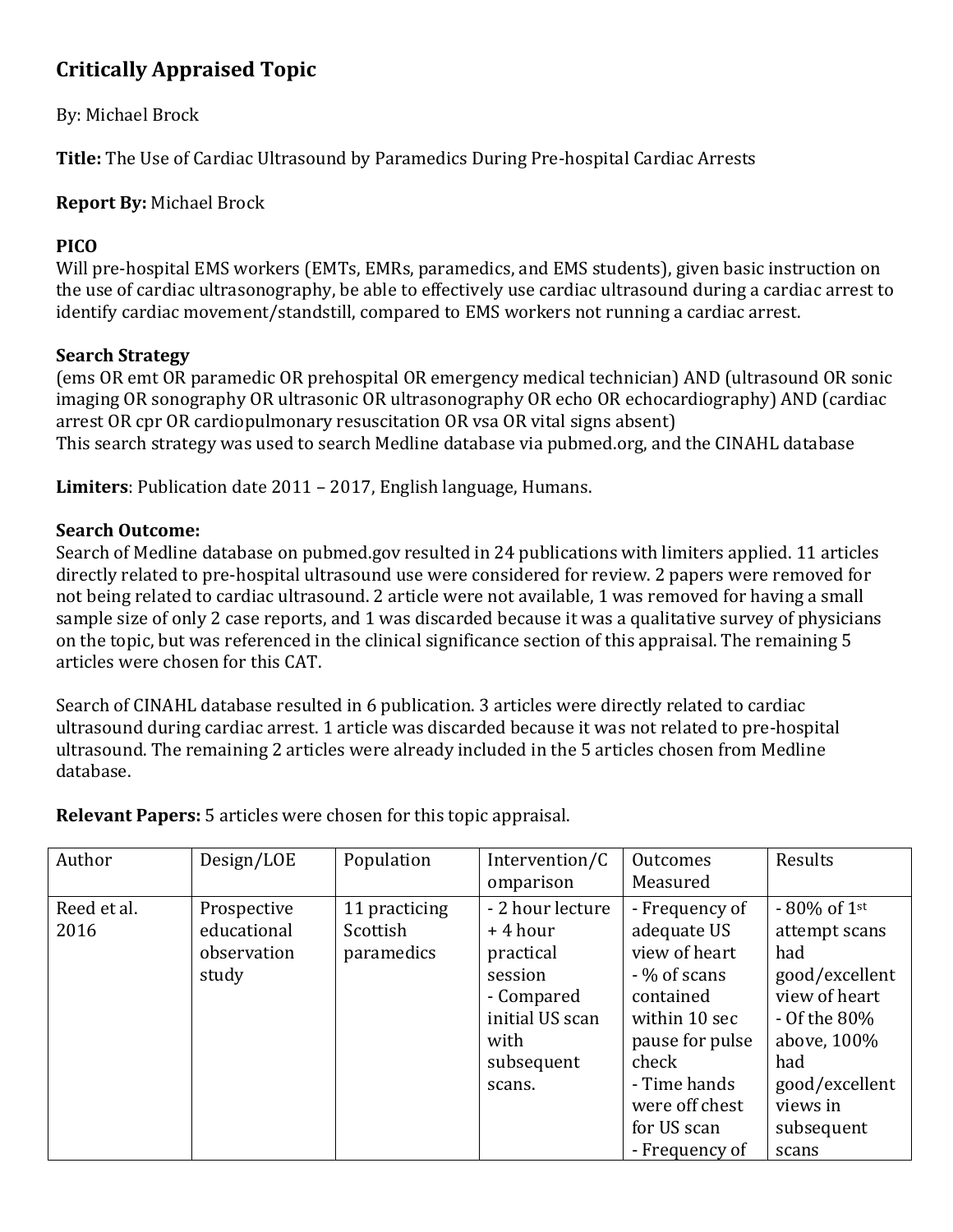|                  |                  |                 |                     | cardiac          | -44% of scans    |
|------------------|------------------|-----------------|---------------------|------------------|------------------|
|                  |                  |                 |                     | movement         | contained        |
|                  |                  |                 |                     | - Frequency of   | within 10s       |
|                  |                  |                 |                     | ECG rhythm       | pause            |
|                  |                  |                 |                     | check during     | - Median time    |
|                  |                  |                 |                     | 10s window       | off chest for    |
|                  |                  |                 |                     | - Frequency of   | scan was 17s,    |
|                  |                  |                 |                     | pulse check      | longer than      |
|                  |                  |                 |                     | during 10s       | acceptable for   |
|                  |                  |                 |                     | window           | regional         |
|                  |                  |                 |                     |                  | guidelines       |
|                  |                  |                 |                     |                  | $-42%$ of        |
|                  |                  |                 |                     |                  | patients had no  |
|                  |                  |                 |                     |                  | cardiac          |
|                  |                  |                 |                     |                  | movement on      |
|                  |                  |                 |                     |                  | initial scan,    |
|                  |                  |                 |                     |                  | 69% in           |
|                  |                  |                 |                     |                  | subsequent       |
|                  |                  |                 |                     |                  | scans            |
|                  |                  |                 |                     |                  | - ECG rhythm     |
|                  |                  |                 |                     |                  | was checked      |
|                  |                  |                 |                     |                  | during 33% of    |
|                  |                  |                 |                     |                  | scans            |
|                  |                  |                 |                     |                  | - Pulse was      |
|                  |                  |                 |                     |                  | checked for      |
|                  |                  |                 |                     |                  | only $22\%$ of   |
|                  |                  |                 |                     |                  | scans            |
| Bhat et al. 2015 | Prospective      | 57 pre-hospital | - Participants      | - Pre, post, and | - Certified EMS  |
|                  | educational      | care providers  | given a 16          | 1 week post      | workers          |
|                  | observation      | in California:  | question            | test scores (%   | improved test    |
|                  | study, utilizing | <b>19 EMT-B</b> | image/video         | mark) of         | scores from pre  |
|                  | non-             | students        | pre-test on US      | certified EMS    | to post lecture  |
|                  | randomized       | 16 paramedic    | identification,     | workers, which   | tests on         |
|                  | controlled       | students        | then given a 1      | was broken       | average from     |
|                  | tests.           | 18 EMT-Bs       | hour lecture,       | down into        | 63.9% to         |
|                  |                  | 4 paramedics    | followed by a       | recognition of   | 93.5%            |
|                  |                  |                 | 16 question         | pneumothorax,    | respectively     |
|                  |                  |                 | post-test.          | pericardial      | (p<0.001)        |
|                  |                  |                 | - EMS students      | effusion, and    | - EMS students   |
|                  |                  |                 | were given an       | cardiac          | improved test    |
|                  |                  |                 | additional 16       | standstill via   | scores from      |
|                  |                  |                 | question test 1     | US images and    | pre, post, and 1 |
|                  |                  |                 | week later.         | videos           | week post        |
|                  |                  |                 | - Compared          | - Pre, post, and | lecture tests    |
|                  |                  |                 | pre, post and 1     | 1 week post      | from 65.8% to    |
|                  |                  |                 | week post test      | test scores (%   | 90.5% to         |
|                  |                  |                 | scores              | mark) of EMS     | 93.1%            |
|                  |                  |                 | - Compared          | students,        | respectively     |
|                  |                  |                 | certified EMS       | broken down      | (p<0.001)        |
|                  |                  |                 | workers to          | into             | - Participants'  |
|                  |                  |                 | <b>EMT</b> students | recognition of   | confidence in    |
|                  |                  |                 |                     |                  |                  |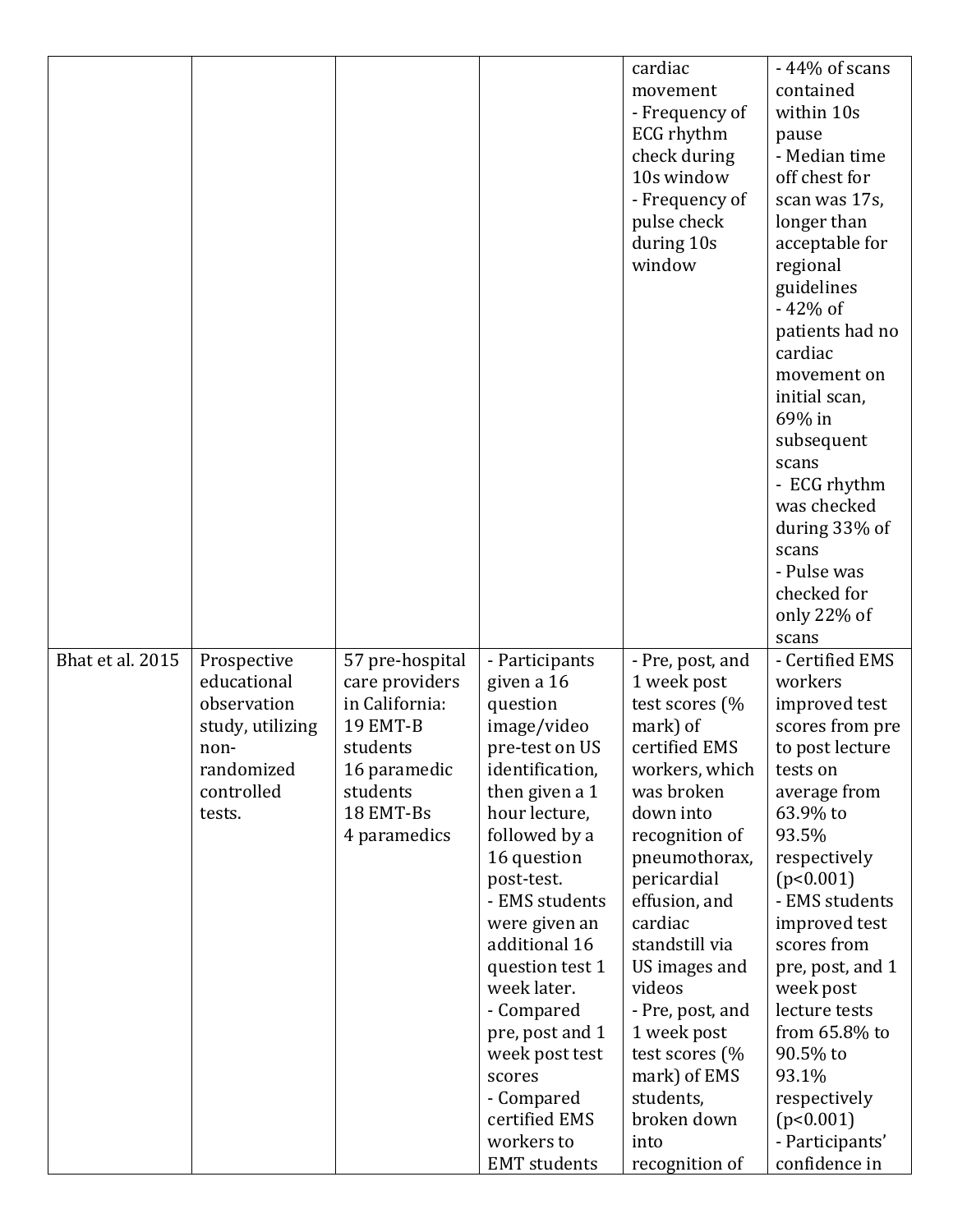|                          |                                                      |                                                                       | - Tested<br>working ER<br>physicians as a<br>control                                                                                                                                                                                                                                                                                                                                                                                                                                           | pneumothorax,<br>pericardial<br>effusion, and<br>cardiac<br>standstill via<br>US images and<br>videos<br>- Surveyed<br>participants<br>confidence in<br><b>US</b><br>interpretation<br>before and<br>after 1 hour<br>lecture                                                                                                                                                                                                        | <b>US</b><br>interpretation<br>improved from<br>4% some or<br>high confidence<br>to 85% some or<br>high<br>confidence.                                                                                                                                                                                                                                                                                                                                                            |
|--------------------------|------------------------------------------------------|-----------------------------------------------------------------------|------------------------------------------------------------------------------------------------------------------------------------------------------------------------------------------------------------------------------------------------------------------------------------------------------------------------------------------------------------------------------------------------------------------------------------------------------------------------------------------------|-------------------------------------------------------------------------------------------------------------------------------------------------------------------------------------------------------------------------------------------------------------------------------------------------------------------------------------------------------------------------------------------------------------------------------------|-----------------------------------------------------------------------------------------------------------------------------------------------------------------------------------------------------------------------------------------------------------------------------------------------------------------------------------------------------------------------------------------------------------------------------------------------------------------------------------|
| Chin et al. 2013         | Prospective<br>educational<br>intervention<br>study. | 20 fire-<br>paramedics in<br>California                               | In groups of 3-<br>4, given a 1<br>hour lecture<br>and 1 hour<br>hands on<br>session on US<br>image<br>acquisition and<br>interpretation<br>for heart and<br>lungs, and<br>information on<br>PAUSE protocol<br>(Pre-hospital<br>Assessment<br>with<br>UltraSound for<br>Emergencies),<br>lead by<br>emergency<br>physicians.<br>PAUSE protocol<br>outlines US<br>procedures<br>limited to being<br>able to identify<br>pneumothorax,<br>pericardial<br>effusion, and<br>cardiac<br>standstill. | - Recorded<br>scores from 10<br>question US<br>video quiz<br>testing<br>abnormal US<br>recognition<br>immediately<br>after 2 hour<br>learning<br>session<br>- Recorded<br>ability of<br>paramedics to<br>acquire an<br>adequate view<br>of the heart,<br>and left and<br>right pleural<br>interfaces, with<br>no assistance.<br>Heart view was<br>graded with<br>Cardiac<br>Ultrasound<br>Structural<br>Assessment<br>Scale (CUSAS) | - On average<br>paramedics<br>scored 91% on<br>the image<br>recognition<br>quiz. Half of the<br>students scored<br>100%<br>-100% of<br>paramedics<br>were able to<br>acquire images<br>of the left and<br>right pleural<br>interfaces<br>adequate to<br>identify<br>pneumothorax.<br>$-11/20$<br>paramedics<br>were able to<br>achieve images<br>of the heart to a<br>CUSAS rating of<br>6 (the<br>maximum).<br>19/20<br>paramedics<br>achieved a<br>CUSAS score of<br>4 or more. |
| Ketelaars et al.<br>2012 | Prospective<br>observational<br>study                | 13 pre-hospital<br>emergency<br>physicians<br>working for<br>Nijmegen | - Physicians<br>were trained to<br>perform rapid<br>chest and<br>abdomen US in                                                                                                                                                                                                                                                                                                                                                                                                                 | - Data was<br>collected from<br>every PREP<br>assessment<br>between                                                                                                                                                                                                                                                                                                                                                                 | -281 patients<br>received chest<br>US scans. 31<br>patients<br>received these                                                                                                                                                                                                                                                                                                                                                                                                     |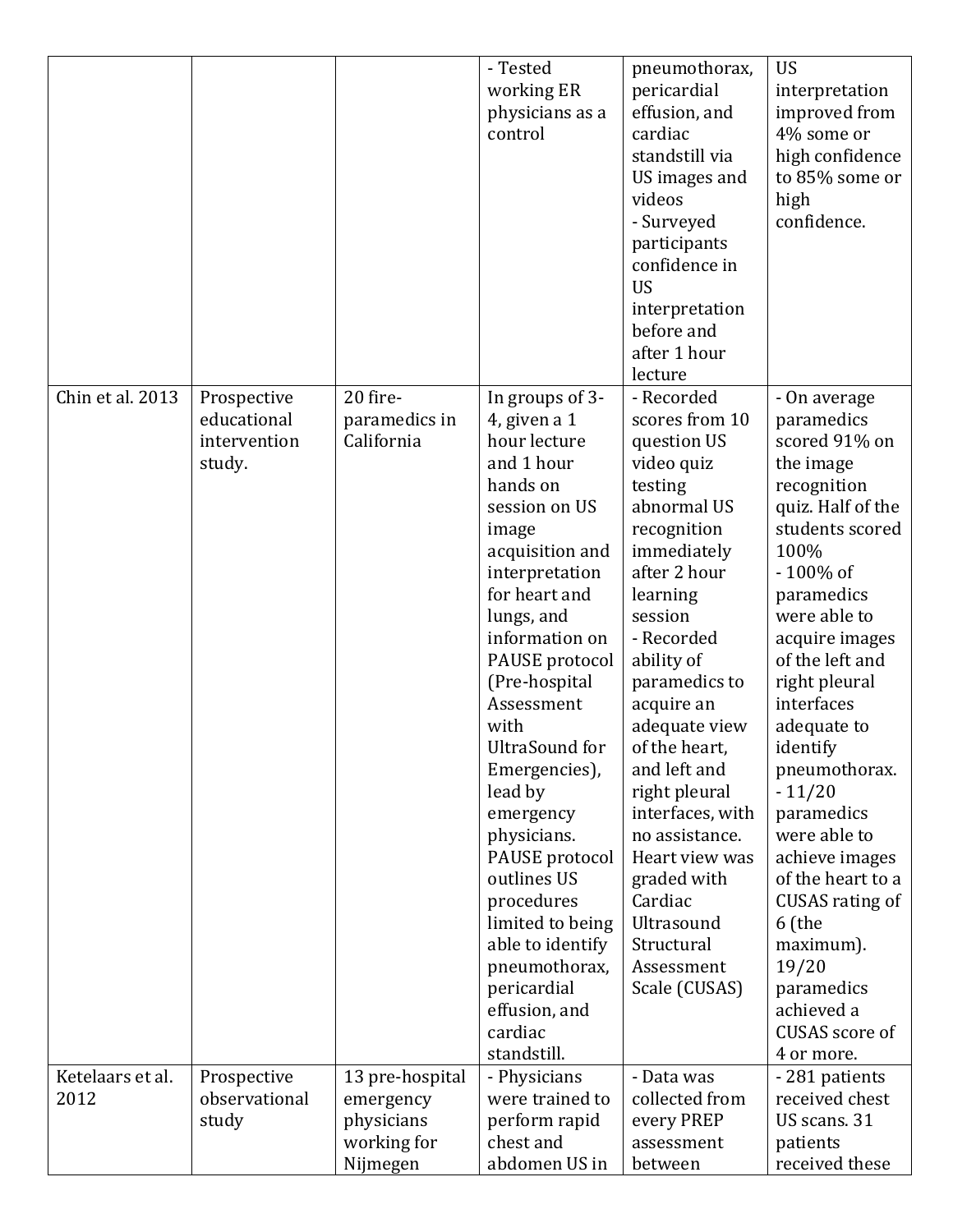| helicopter EMS | trauma victims, | January 2007    | during CPR                       |
|----------------|-----------------|-----------------|----------------------------------|
| service in the | according to    | and July 2010   | - Timing of US                   |
| Netherlands.   | the Polytrauma  | - Recorded      | performed was                    |
|                | Rapid Echo      | timing of US    | 37% during                       |
|                | Evaluation      | relative to     | transport, 21%                   |
|                | Program         | arrival, US     | on arrival, 21%                  |
|                | standards       | duration,       | during                           |
|                | (PREP). 5 US    | quality of      | treatment, 18%                   |
|                | windows are     | images          | just before                      |
|                | scaned to look  | obtained,       | departure, 2%                    |
|                | for             | physician       | on hospital                      |
|                | abnormalities:  | diagnosis based | arrival                          |
|                | 1. right lun,   | on US, its      | - Average                        |
|                | liver and       | impact on       | duration of US                   |
|                | kidney          | treatment, and  | exam was 2.77                    |
|                | 2. Left lung,   | impact on       | minutes,                         |
|                | spleen and      | hospital        | however                          |
|                | kidney          | destination.    | decreased to                     |
|                | 3. uterus and   |                 | 2.26 and 2.37                    |
|                | bladder         |                 | minutes in                       |
|                | 4. heart and    |                 | 2009 and 2010                    |
|                | pericardium     |                 | respectively.                    |
|                | 5. abdominal    |                 | - Image quality                  |
|                | aorta           |                 | was "good"                       |
|                |                 |                 | 55% of the                       |
|                |                 |                 | time,                            |
|                |                 |                 | "moderate"                       |
|                |                 |                 | 25% of the                       |
|                |                 |                 | time, "poor" 4%                  |
|                |                 |                 | of the time, the                 |
|                |                 |                 | rest were not                    |
|                |                 |                 | evaluated                        |
|                |                 |                 | - Physicians                     |
|                |                 |                 | stated that                      |
|                |                 |                 | treatment was                    |
|                |                 |                 | altered due to                   |
|                |                 |                 | US findings in                   |
|                |                 |                 | 21% of cases                     |
|                |                 |                 | - in 5% of all                   |
|                |                 |                 | cases,                           |
|                |                 |                 | treatment was                    |
|                |                 |                 | stopped due to<br>US scan of the |
|                |                 |                 | heart                            |
|                |                 |                 | - In 10 cases,                   |
|                |                 |                 | hospital                         |
|                |                 |                 | destination                      |
|                |                 |                 | changed due to                   |
|                |                 |                 | US findings,                     |
|                |                 |                 | usually to a                     |
|                |                 |                 | lower level                      |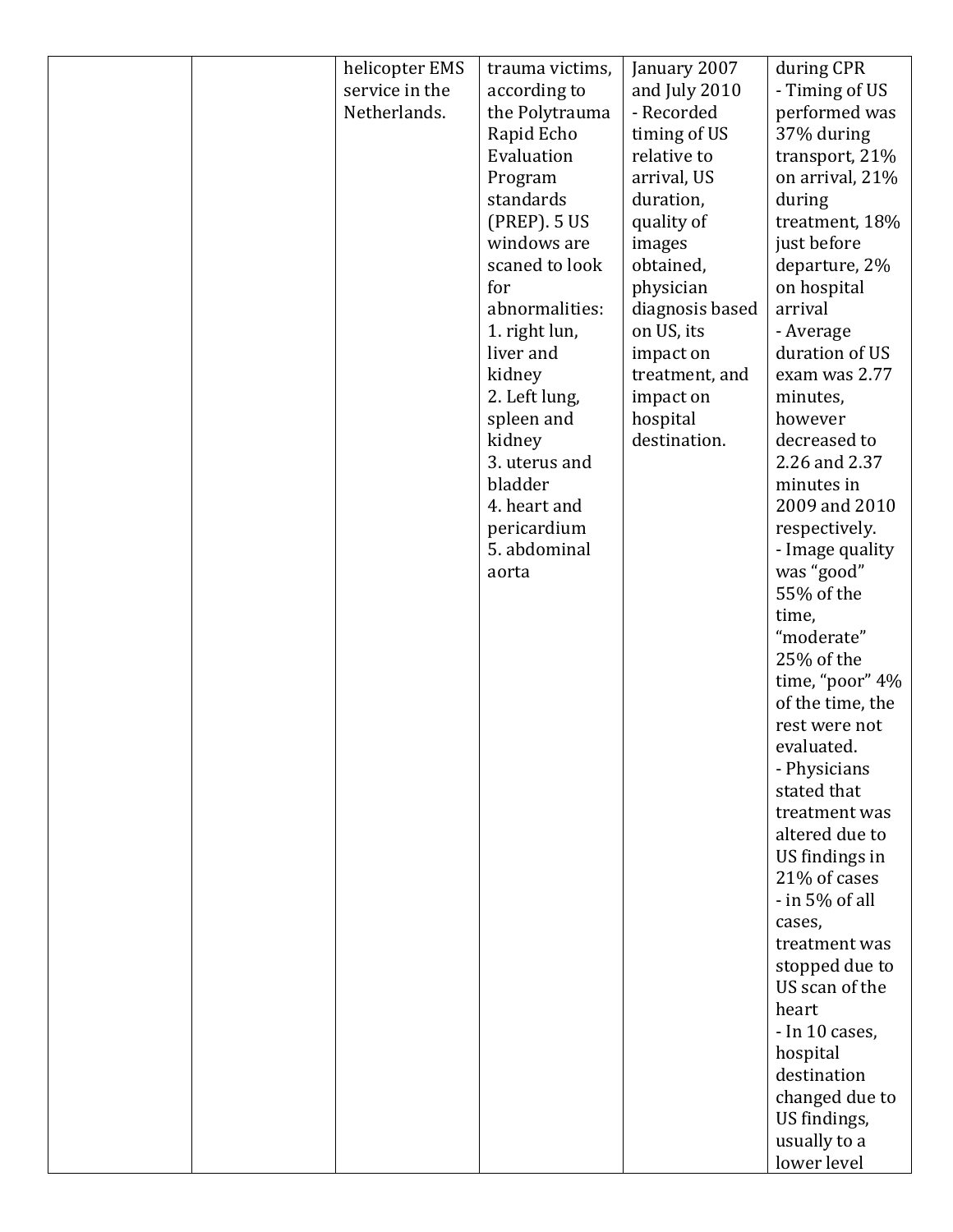|                          |                                       |                                                                                                                |                                                                                                                                                                                                                                                                                                                                     |                                                                                                                                                                                                                               | hospital than<br>intended.                                                                                                                                                                                                                                                                                                                                                                                                                                                                                                                                                                                                                                                                                                       |
|--------------------------|---------------------------------------|----------------------------------------------------------------------------------------------------------------|-------------------------------------------------------------------------------------------------------------------------------------------------------------------------------------------------------------------------------------------------------------------------------------------------------------------------------------|-------------------------------------------------------------------------------------------------------------------------------------------------------------------------------------------------------------------------------|----------------------------------------------------------------------------------------------------------------------------------------------------------------------------------------------------------------------------------------------------------------------------------------------------------------------------------------------------------------------------------------------------------------------------------------------------------------------------------------------------------------------------------------------------------------------------------------------------------------------------------------------------------------------------------------------------------------------------------|
| Aichinger et al.<br>2012 | Prospective<br>observational<br>study | 42 adult<br>patients (<18<br>years old) in<br>non-traumatic<br>cardiac arrest<br>with no pulse,<br>in Austria. | Patients were<br>treated by<br>paramedics<br>with CPR and<br>medications/de<br>fibrillation if<br>local protocols<br>required it.<br>Attending<br>physicians had<br>been trained<br>for 2 hours on<br>emergency<br>echocardiograp<br>hy. Physicians<br>performed at<br>least 1 cardiac<br><b>US</b> examination<br>on each patient. | - Time from<br>dispatch to<br>initiation of<br>CPR by<br>paramedics.<br>- Time from<br><b>CPR</b> initiation<br>to US<br>examination.<br>- Ultrasound<br>findings<br>relating to<br>heart<br>movement<br>- Patient<br>outcome | - Average time<br>from CPR<br>initiation to<br>first cardiac<br>ultrasound was<br>17.4 minutes<br>$(SE = 1.8)$ .<br>- Average time<br>from dispatch<br>to CPR<br>initiation was<br>11.8 minutes<br>$(SE = 1.7)$ , 9.8<br>for surviving<br>patients and<br>12.1 for non-<br>survivors.<br>-11.9% of<br>patients<br>survived and<br>were admitted<br>to hospital<br>- Cardiac<br>standstill was<br>found on initial<br><b>US</b> in 32<br>patients, of<br>which only<br>$3.1\%$ (1<br>patient)<br>survived.<br>- Cardiac<br>movement was<br>found on US<br>scan in 10<br>patients, of<br>which 40%<br>survived<br>- Cardiac<br>standstill on<br>initial<br>ultrasound<br>predicted death<br>96.9% of the<br>time, where<br>cardiac |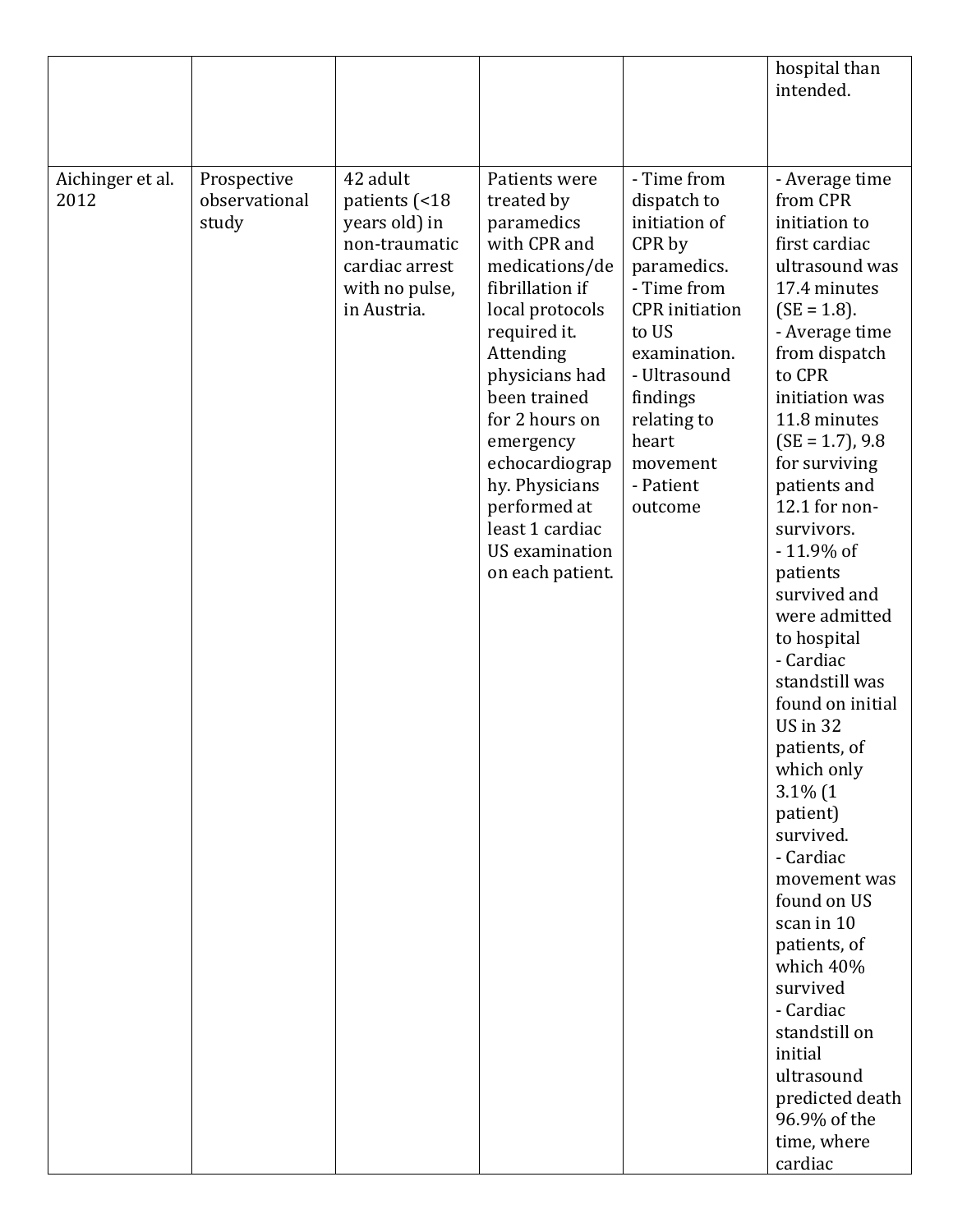|  |  |  | movement        |
|--|--|--|-----------------|
|  |  |  | predicted       |
|  |  |  | survival 40% of |
|  |  |  | the time        |

**Comments:** In 2 of these studies (Aichinger et al. 2012, and Ketelaars et al. 2012), physicians were performing and interpreting cardiac ultrasound in the pre-hospital setting, while paramedics managed the cardiac arrest. Thus, these 2 studies may not directly apply to paramedics or EMTs, although they do apply to the use of US in the pre-hospital setting. This must be considered when making conclusions on these studies. The nature of the majority of these studies was strictly observational, with no comparison between the test subjects and another group of health care providers or another group of EMS workers in a controlled environment. Most of the studies also did not have a control group.

**Clinical Significance:** The articles outlined show evidence supporting the ability of paramedics and other EMS workers to obtain good views of the chest and heart using ultrasound technology, and the ability to recognize basic life threatening conditions like cardiac standstill, pneumothorax, and pericardial effusion. Studies also show that pre-hospital emergency physicians are able to successfully implement the use of US on real patients in the field and almost a quarter of the time this lead to a change in treatment or destination, however this was their only task on scene while other emergency workers managed all other tasks. Paramedics often respond in pairs and are thus required to prioritize and perform multiple tasks in a short period of time, especially during the management of a cardiac arrest, potentially making obtaining ultrasonography difficult. Reed 2016 showed that paramedics in the field were able to use ultrasound during cardiac arrest and successfully obtain and interpret images gathered, however, this lengthened the pulse check window, reduced time on the chest, and distracted paramedics from checking for a pulse and the ECG monitor during this time.

We can see that paramedics are capable of using ultrasound in a stable and controlled environment on stable patients, but more research needs to be performed to assess if they are capable of performing this in the field on critical patients, without lowering their level of care. A survey performed by Taylor, 2015, of EMS medical directors in North America, found that the biggest hesitation that these physicians had around EMS use of ultrasound, was the lack of studies and lack of evidence showing that pre-hospital US use by EMS improves mortality and outcomes of the patients. More studies need to answer these questions before ultrasound will be introduced into the scope of practice of EMS providers.

Finally, it should also be noted that this appraisal is looking at the use of ultrasound during cardiac arrest, which are notoriously hectic and hard to manage situations. There are other studies focused on ultrasound use for identifying other conditions, such as pericardial effusion, pneumothorax, and massive abdominal bleeding. These uses of ultrasound by paramedics may be more feasible.

#### **References**

- Reed MJ, Gibson L, Dewar A, Short S, Black P, Clegg GR (2017). Introduction of paramedic led ECHO in Life Support into the pre-hospital environment: The PUCA Study. *Resuscitation*. 112: 65-69.
- Bhat SR, Johnson DA, Pierog JE, Zaia BE, Williams SR, Gharahbaghian L (2015). Prehospital Evaluation of Effusion, Pneumothorax, and Standstill (PEEPS): Point-of-care Unltrasound in Emergency Medical Services. *Western J. of Emergency Med.* 16(4): 503-509.
- Chin EJ, Chan CH, Mortazavi R, Anderson CL, Kahn CA, Summers S, Fox JC (2013). A Pilot Study Examining the Viability of a Prehospital Assessment With Ultrasound For Emergencies (PAUSE) Protocol. *Journal of Emergencies Medicine.* 44: 142-149.
- Ketelaars R, Hoogerwerf N, Scheffer GJ (2013). Prehospital Chest Ultrasound By Dutch Helicopter Emergency Medical Service. *Journal of Emergency Medicine.* 44(4): 811-817.

Aichinger G, Zechner PM, Prause G, Sacherer F, Wildner G, Anderson CL, Pocivalnik M, Wiesspeiner U, Fox